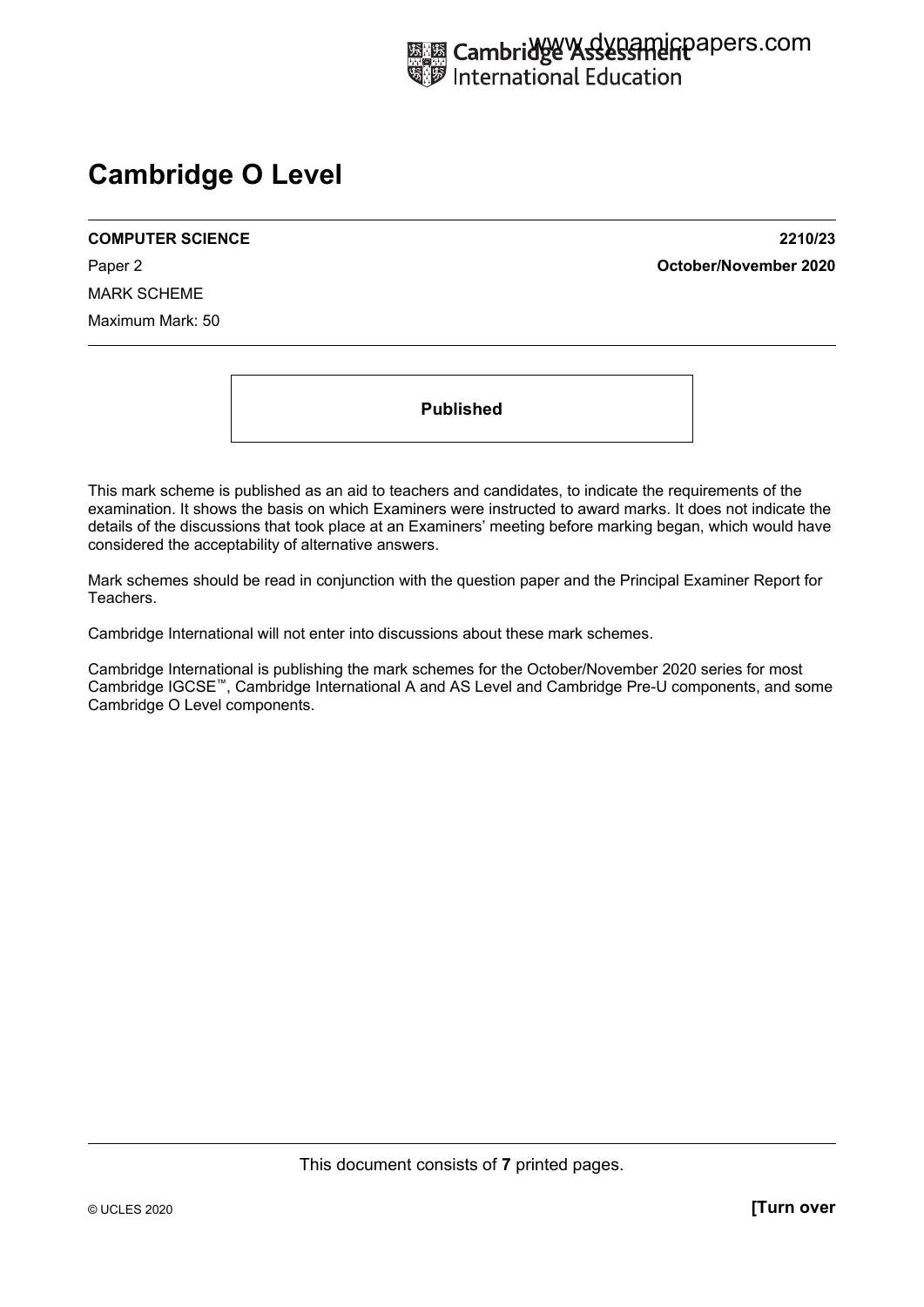## 2210/23 Cambridge O Level – Mark Gut and ynamicpapers.commber **PUBLISHED** 2020

# **Generic Marking Principles**

These general marking principles must be applied by all examiners when marking candidate answers. They should be applied alongside the specific content of the mark scheme or generic level descriptors for a question. Each question paper and mark scheme will also comply with these marking principles.

GENERIC MARKING PRINCIPLE 1:

Marks must be awarded in line with:

- the specific content of the mark scheme or the generic level descriptors for the question
- the specific skills defined in the mark scheme or in the generic level descriptors for the question
- the standard of response required by a candidate as exemplified by the standardisation scripts.

GENERIC MARKING PRINCIPLE 2:

Marks awarded are always **whole marks** (not half marks, or other fractions).

GENERIC MARKING PRINCIPLE 3:

Marks must be awarded **positively**:

- marks are awarded for correct/valid answers, as defined in the mark scheme. However, credit is given for valid answers which go beyond the scope of the syllabus and mark scheme, referring to your Team Leader as appropriate
- marks are awarded when candidates clearly demonstrate what they know and can do
- marks are not deducted for errors
- marks are not deducted for omissions
- answers should only be judged on the quality of spelling, punctuation and grammar when these features are specifically assessed by the question as indicated by the mark scheme. The meaning, however, should be unambiguous.

GENERIC MARKING PRINCIPLE 4:

Rules must be applied consistently, e.g. in situations where candidates have not followed instructions or in the application of generic level descriptors.

GENERIC MARKING PRINCIPLE 5:

Marks should be awarded using the full range of marks defined in the mark scheme for the question (however; the use of the full mark range may be limited according to the quality of the candidate responses seen).

GENERIC MARKING PRINCIPLE 6:

Marks awarded are based solely on the requirements as defined in the mark scheme. Marks should not be awarded with grade thresholds or grade descriptors in mind.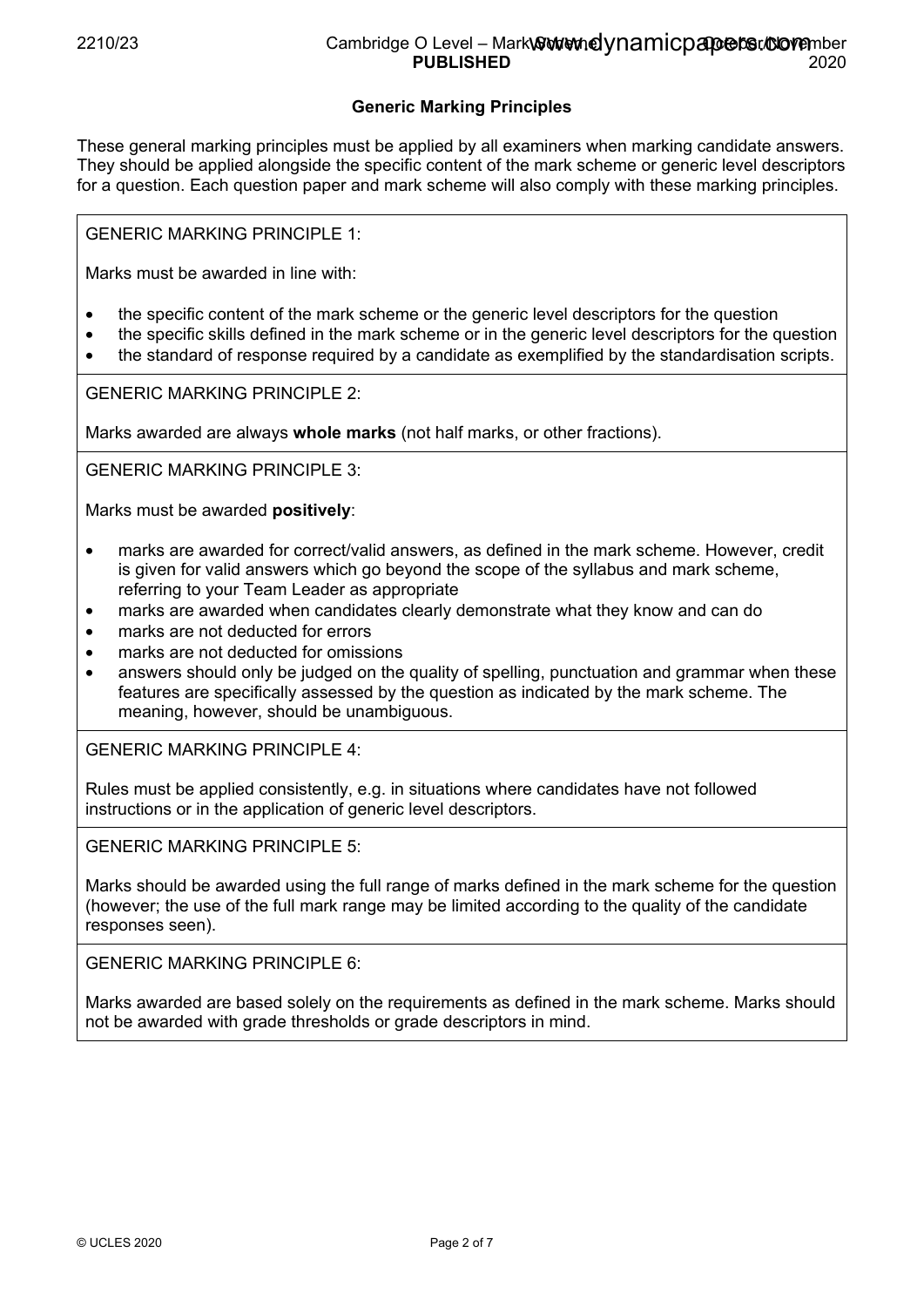| <b>Question</b>  | <b>Answer</b>                                                               |                                                                                                                                                                         |   |  |  |  |
|------------------|-----------------------------------------------------------------------------|-------------------------------------------------------------------------------------------------------------------------------------------------------------------------|---|--|--|--|
| <b>Section A</b> |                                                                             |                                                                                                                                                                         |   |  |  |  |
| 1(a)             | Constant name MaxSalad<br>Value<br>Use<br>Variable name<br>Data type<br>Use | 3<br>Storing the salad items a baguette can have<br>OrderNumber<br>integer<br>storing the next order number available<br>Many correct answers, this is an example only. | 6 |  |  |  |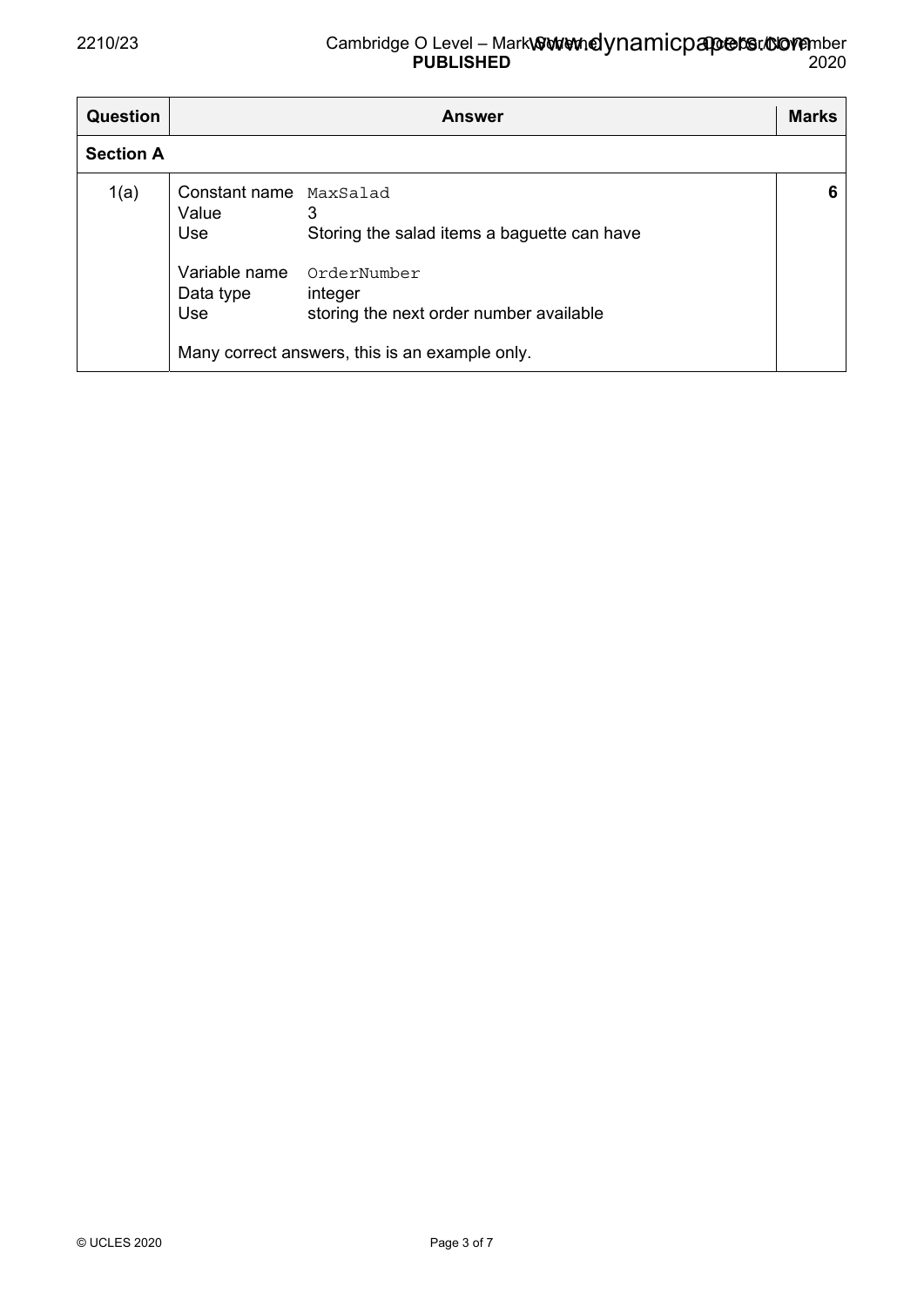| <b>Question</b> | <b>Answer</b>                                                                                                                                                                                                                                                                                                                                                                                                                                                                                                                                                                                                                                                                                                                                                                                                                                                                                                                                                       | <b>Marks</b> |
|-----------------|---------------------------------------------------------------------------------------------------------------------------------------------------------------------------------------------------------------------------------------------------------------------------------------------------------------------------------------------------------------------------------------------------------------------------------------------------------------------------------------------------------------------------------------------------------------------------------------------------------------------------------------------------------------------------------------------------------------------------------------------------------------------------------------------------------------------------------------------------------------------------------------------------------------------------------------------------------------------|--------------|
| 1(b)(i)         | Any five from:<br>MP1 Display fillings available<br>MP2 Prompt and entry of filling choice<br>MP3 Only accept one correct filling<br>MP4 Prompt and entry of number of salads<br>MP5 Only accept 0 to 3 inclusive<br>MP6 Display salads available<br>MP7 Prompt and entry of correct number of salad choices<br>MP8 Only accept correct salad choices<br>MP9 At least one error message for incorrect data entry                                                                                                                                                                                                                                                                                                                                                                                                                                                                                                                                                    | 5            |
|                 | Example answer:<br><b>REPEAT</b><br>1"<br>PRINT "Beef<br>PRINT "Chicken 2"<br>PRINT "Cheese 3"<br>PRINT "Egg 4"<br>5"<br>PRINT "Tuna<br>6"<br>PRINT "Turkey<br>OUTPUT "Please enter your choice of filling"<br>INPUT Filling<br>UNTIL Filling >=1 AND Filling <= 6<br>PRINT "Lettuce<br>1"<br>PRINT "Tomato<br>2"<br>PRINT "Sweetcorn 3"<br>PRINT "Cucumber<br>4"<br>5"<br>PRINT "Peppers<br><b>REPEAT</b><br>PRINT "How many salads do you want"<br>INPUT NumSalad<br>UNTIL NumSalad $>= 0$ and NumSalad $<= 3$<br>WHILE NumSalad >0 DO<br>PRINT "Enter Salad ", NumSalad<br>OUTPUT "Please enter your choice of salad"<br>INPUT SaladType<br>CASE SaladType OF<br>1: NumSalad $\leftarrow$ NumSalad - 1<br>2: NumSalad $\leftarrow$ NumSalad - 1<br>3: NumSalad $\leftarrow$ NumSalad - 1<br>4: NumSalad $\leftarrow$ NumSalad - 1<br>5: NumSalad ← NumSalad - 1<br>OTHERWISE: PRINT "Error"<br><b>ENDCASE</b><br>Salad [NumSalad] ← SaladType<br><b>ENDWHILE</b> |              |
| 1(b)(ii)        | Any three from:<br>MP1 Provide a method of inputting the filling selection<br>MP2 Check input is a correct filling e.g. using a CASE statement<br>MP3 If not output a suitable error message<br>MP4 If not provide a suitable method to re-input e.g. use of REPEATUNTIL                                                                                                                                                                                                                                                                                                                                                                                                                                                                                                                                                                                                                                                                                            | 3            |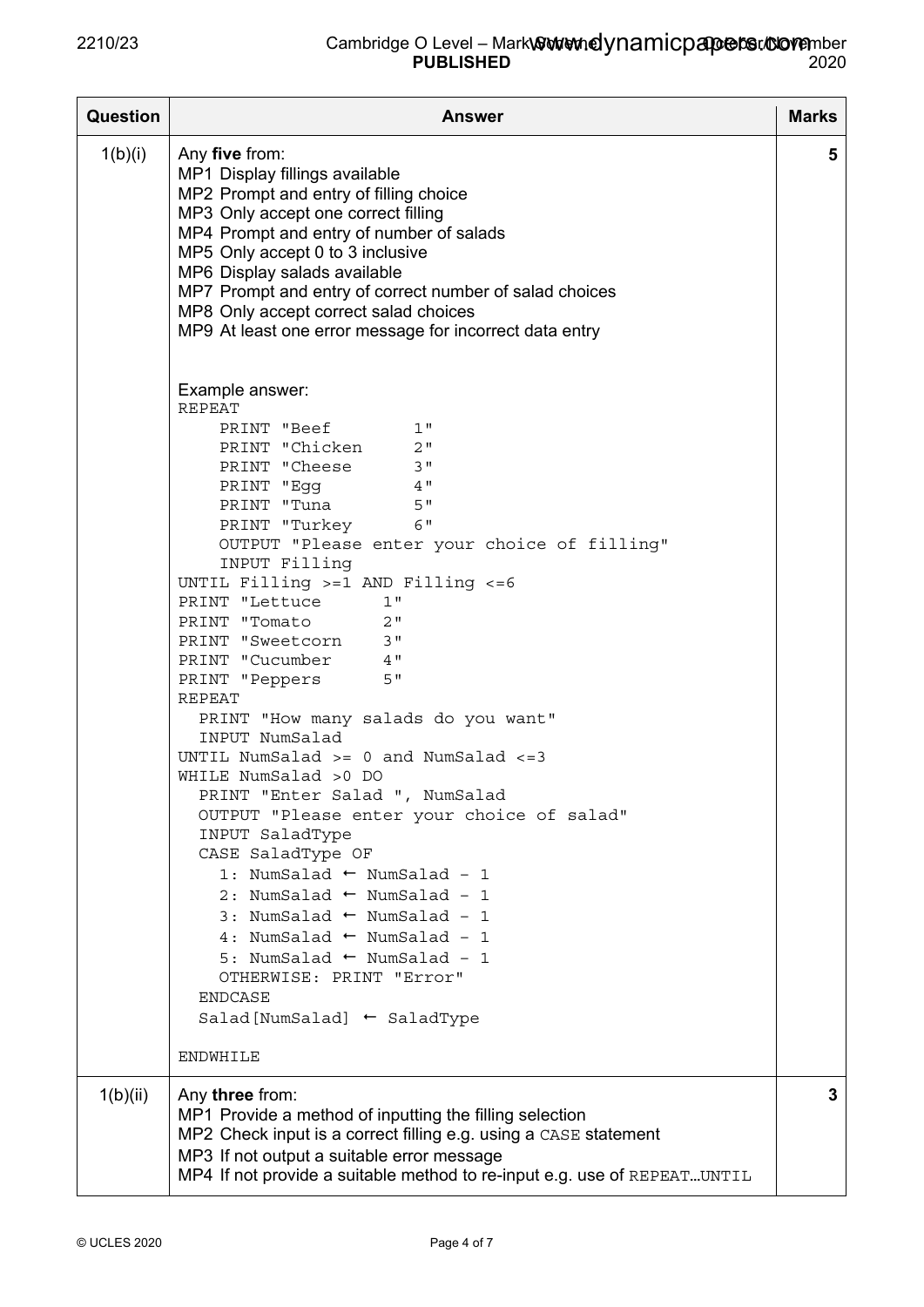| Question | <b>Answer</b>                                                                                                                                                                                                                                                                                                                                                                                                                                                                                                                                                                                                                                             | <b>Marks</b> |
|----------|-----------------------------------------------------------------------------------------------------------------------------------------------------------------------------------------------------------------------------------------------------------------------------------------------------------------------------------------------------------------------------------------------------------------------------------------------------------------------------------------------------------------------------------------------------------------------------------------------------------------------------------------------------------|--------------|
| 1(c)     | Any two from:<br>MP1 Store three sizes of baguette e.g. add third baguette size to array<br>MP2 Change the prompt to output three sizes of baguettes<br>MP3 Change the selection statement to allow for a third size of baguette e.g.<br>IF/REPEAT/WHILE                                                                                                                                                                                                                                                                                                                                                                                                  | $\mathbf{2}$ |
| 1(d)     | Explanation<br>Any four from:<br>MP1 check the total for each of the baguette fillings e.g. use of FOR loop<br>MP2 use of two variables one for most popular filling and one for least<br>popular filling<br>MP3 method used to select the largest value as the most popular e.g. use of<br>IF statement<br>MP4 method used to select the smallest value as the least popular e.g. use of<br>IF statement<br>MP5 Use these values to calculate percentages<br>MP6  with the total number of baguettes sold<br>MP7 Display results including suitable messages e.g. use of PRINT<br>statement<br>Programming statements can be used but must be explained. | 4            |

| <b>Question</b>  | <b>Answer</b>                                                                                                                                                                                    | <b>Marks</b> |
|------------------|--------------------------------------------------------------------------------------------------------------------------------------------------------------------------------------------------|--------------|
| <b>Section B</b> |                                                                                                                                                                                                  |              |
| 2(a)             | Line 1/2/8/12<br>Line 3 and/or 14<br>Line $8/12$<br>Line 6/10/15/19                                                                                                                              | 4            |
| 2(b)             | <b>One</b> mark for error and correction<br>Line 02 TooCold $\leftarrow$ 0<br>Line 08 TooCold $\leftarrow$ TooCold + 1<br>Line $15$ IF TooHot > 5<br>Line 17 OUTPUT "Alarm!!"                    | 4            |
| 2(c)             | Any four from:<br>Add a new variable in Range<br>set to zero at start of algorithm<br>Add extra IF statement<br>IF temperature >= $-25$ AND temperature <= $-18$<br>Update in Range by 1 if true | 4            |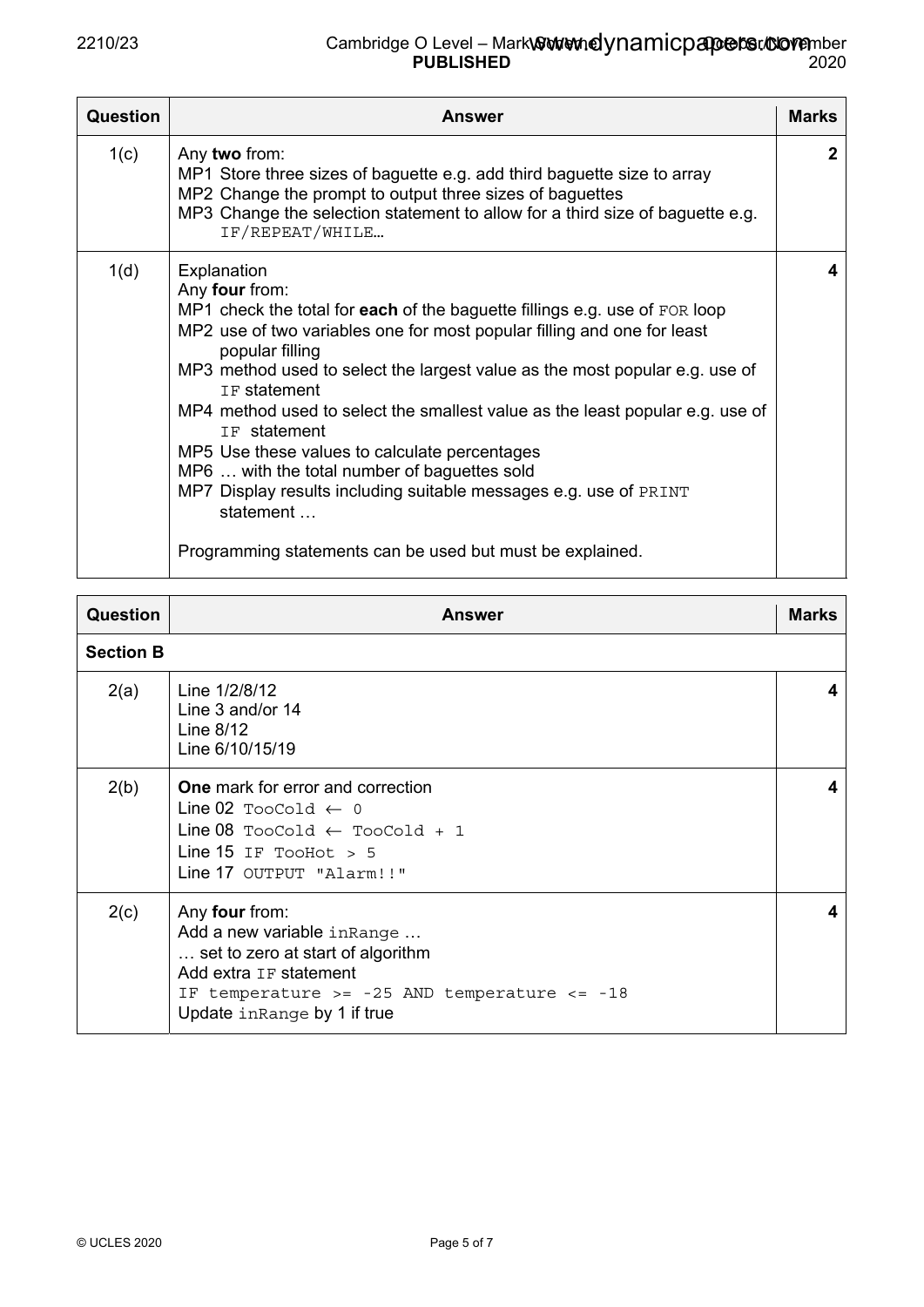### 2210/23 Cambridge O Level – Mark Gut and ynamicpapers.commber **PUBLISHED** 2020



| Question | <b>Answer</b>                                                                                                                                                                                                                                       |                |             |               |  |              |
|----------|-----------------------------------------------------------------------------------------------------------------------------------------------------------------------------------------------------------------------------------------------------|----------------|-------------|---------------|--|--------------|
| 4(a)     | One mark for each correct column                                                                                                                                                                                                                    |                |             |               |  |              |
|          | Y                                                                                                                                                                                                                                                   | Z              | A           | <b>OUTPUT</b> |  |              |
|          | 11                                                                                                                                                                                                                                                  | $\overline{4}$ | 3           | Invalid       |  |              |
|          | 6                                                                                                                                                                                                                                                   | $\overline{2}$ | $\mathbf 0$ | Valid         |  |              |
|          | 3                                                                                                                                                                                                                                                   | 9              | $\mathbf 0$ | Valid         |  |              |
|          | 3                                                                                                                                                                                                                                                   | $\overline{2}$ | 1           | Invalid       |  |              |
|          | 2                                                                                                                                                                                                                                                   | 6              | $\mathbf 0$ | Valid         |  |              |
|          | $\mathbf 0$                                                                                                                                                                                                                                         | 0              |             |               |  |              |
| 4(b)     | Any two from:<br>Checking if the remainder, when the larger number is divided by the smaller<br>number, is zero<br>To see if the larger number is a multiple of the smaller number<br>To see if the smaller number is a factor of the larger number |                |             |               |  | $\mathbf{2}$ |